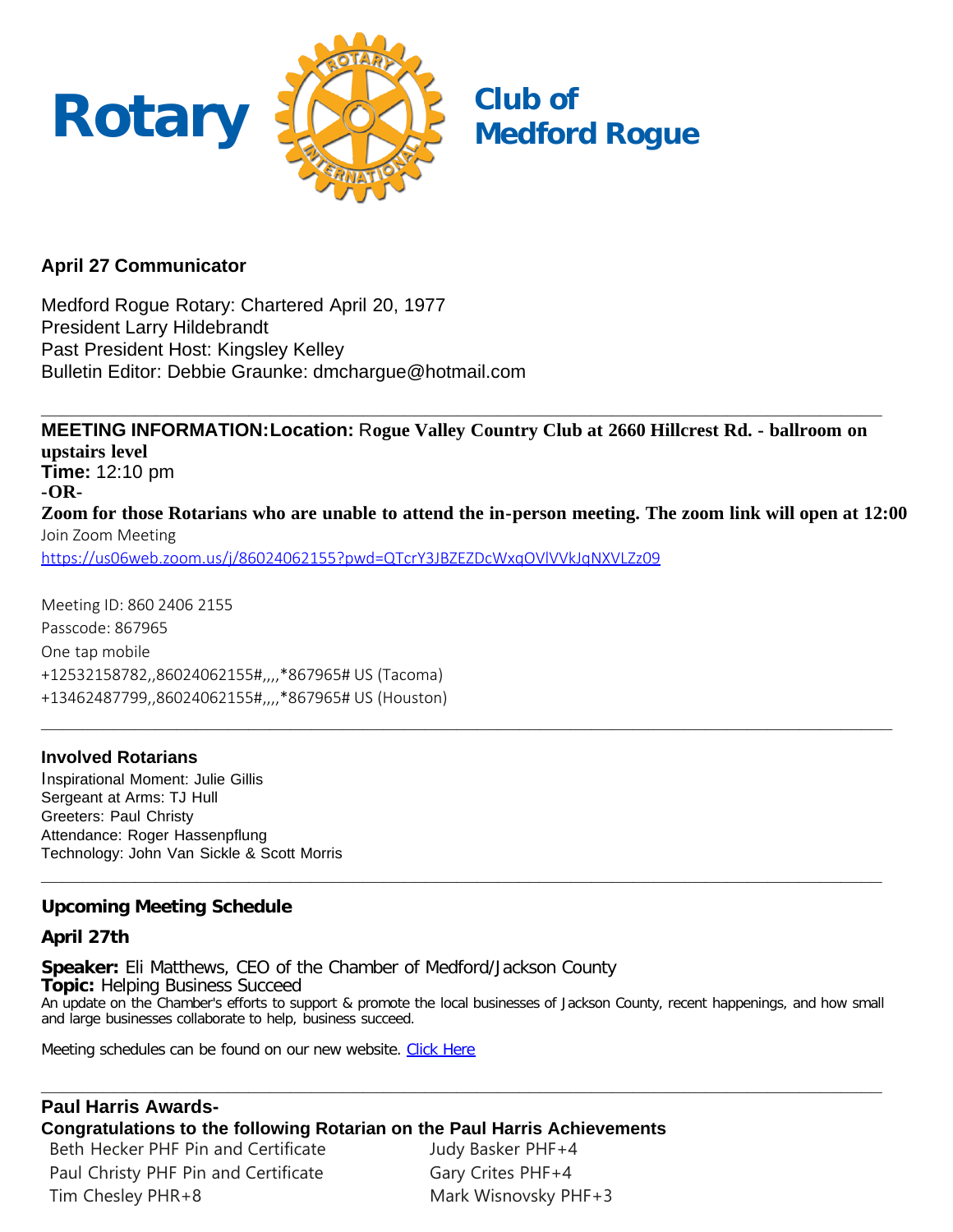Carol Neil PHF+8 Greg Jones PHF+7 Ken Brandt PHF+6 Brian Watkins PHF+6 Tara Millan PHF+6 Pat Barry PHF+6 Jan Hildebrandt PHF+5 Cheryl Dyer PHF+5 Kellie Hill PHF+5

Lindsey Berryman PHF+3 Lyn Hennion PHF+3 Sue Kupillas PHF+3 Natalie Hansen PHF+2 Rachel Torres PHF+2 Bob Wise PHF+1

**How to become a Paul Harris Fellow -**When you give \$1000 or more to the Annual Fund, Polio Plus or an approved Foundation Grant, you will receive a Paul Harris recognition.

**\_\_\_\_\_\_\_\_\_\_\_\_\_\_\_\_\_\_\_\_\_\_\_\_\_\_\_\_\_\_\_\_\_\_\_\_\_\_\_\_\_\_\_\_\_\_\_\_\_\_\_\_\_\_\_\_\_\_\_\_\_\_\_\_\_\_\_\_\_\_\_\_\_\_\_\_\_\_\_\_\_**

## **Fellowship Events:**



### **Saturday, May 14 – Thrift Store Date Night**

Bring your date to the first Rotary Thrift Store Date Night from 5:30-7:30 p.m. at Dunbar Farms, 2881 Hillcrest Road in Medford. PRIZES will be awarded!

Concept: On your honor, spend no more than \$20 at your favorite Thrift Store(s) to create the best overall outfit in one of the following 5 categories:

- 1. Bargain Bin (the most outfit pieces for the lowest price Kingsley ask for people to stand with wearing 5 items, 6 items . . . until 3-4 still standing; have them come on stage; winner chosen by crowd applause)
- 1. Star Athlete ("THE" highly skilled at any activity; showcase your favorite sport or athlete)
- 1. Prom King and/or Prom Queen (relive your high school days . . . or at least your high school dreams)
- 1. Oldie but Goodie (the one that takes you back in time)
- 1. Vegas Lot Lizard (a little sexy, a lot trashy, maybe even missing teeth . . . but still make-n rent)

#### Rules:

- 1. Spend no more than \$20 at your favorite Thrift Store(s).
- 1. Must buy the main clothing items dress/pants/skirt/shirt/sweater/jacket.
- 1. Any accessories also count in the budget hats/scarfs/ties/belts
- 1. Thrift Store clothing articles count only if we can see them (please use your own under garments).
- 1. Additional items not from a thrift store can be used but . . .
- 1. In case of a tie, the person with the most outfit pieces within the allotted budget from a thrift store wins.
- 1. We are out to shine in all our fabulous glory and make a statement throughout the night. Have fun making an extravagant outfit that will possibly be used as blackmail later in life.

Limited seating, bring your own chairs/blankets. Check out Dunbar Farms [menu here](mailto:https://www.dunbarfarms.com/menu) - beer, wine, non-alcoholic beverages, soup, salad, chef plates, wood-fired pizza and weekly special entrée.

**\_\_\_\_\_\_\_\_\_\_\_\_\_\_\_\_\_\_\_\_\_\_\_\_\_\_\_\_\_\_\_\_\_\_\_\_\_\_\_\_\_\_\_\_\_\_\_\_\_\_\_\_\_\_\_\_\_\_\_\_\_\_\_\_\_\_\_\_\_\_\_\_\_\_\_\_\_\_\_\_\_**

RSVP to Kellie Hill [kellie@therightnutritionplan.com.](mailto:kellie@therightnutritionplan.com) Friends, family, and those too shy to dress up are welcome.

**Saturday, June 18th – Camp DeBoer** More information to follow- stay tuned